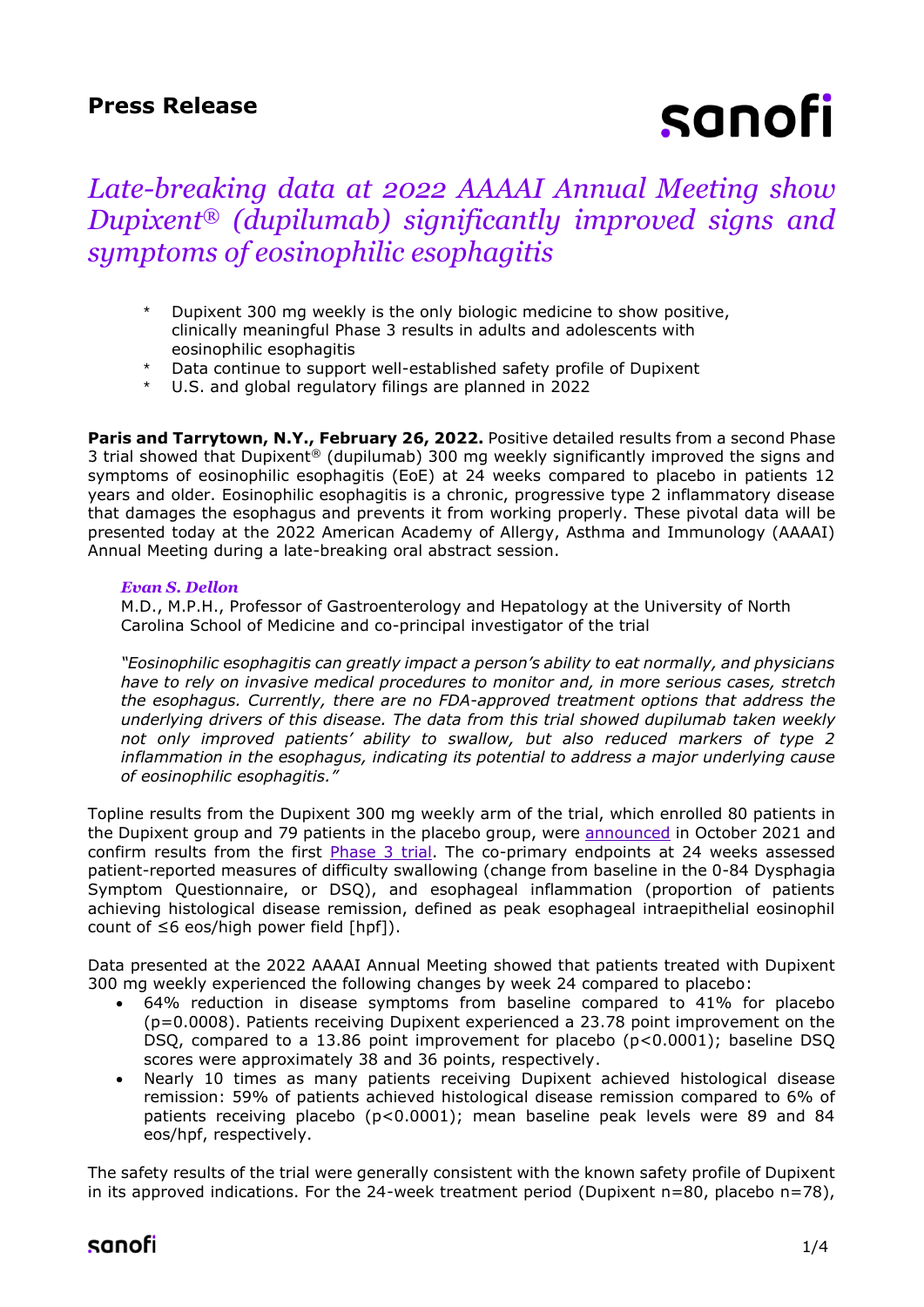overall rates of adverse events were 84% for Dupixent 300 mg weekly and 71% for placebo. Adverse events that were more commonly ( $\geq$ 5%) observed with Dupixent every week included injection site reactions (38% Dupixent, 33% placebo), fever (6% Dupixent, 1% placebo), sinusitis (5% Dupixent, 0% placebo), COVID-19 (5% Dupixent, 0% placebo) and hypertension (5% Dupixent, 1% placebo). No imbalance was observed in rates of treatment discontinuation due to adverse events between Dupixent (3%) and placebo (3%) groups prior to week 24.

The trial also found that significantly more patients treated with Dupixent 300 mg every two weeks reduced their esophageal eosinophilic count to the normal range compared to placebo; however there was not a significant improvement in dysphagia symptoms. Detailed results on the every two week dosing will be presented at an upcoming congress.

Data from the clinical trial program have been submitted to the U.S. Food and Drug Administration (FDA). Global regulatory filings in other countries are also planned in 2022.

In September 2020, the U.S. FDA granted Breakthrough Therapy designation to Dupixent for the treatment of patients 12 years and older with EoE. Dupixent was also granted Orphan Drug designation for the potential treatment of EoE in 2017. The potential use of Dupixent in EoE is currently under clinical development, and the safety and efficacy have not been fully evaluated by any regulatory authority.

### **About Eosinophilic Esophagitis (EoE)**

EoE is a chronic, progressive type 2 inflammatory disease that damages the esophagus and prevents it from working properly. For patients with EoE, swallowing the smallest amount of food or taking a sip of water can be a painful and worrisome choking experience. This disease can also cause narrowing of the esophagus and dilation (physical expansion) of the esophagus may be needed, which is often painful. In severe cases, a feeding tube is the only option to ensure proper caloric intake and weight gain. There are approximately 160,000 patients in the U.S. living with EoE who are currently treated, of whom approximately 48,000 have failed multiple treatments.

#### **About the Dupixent Eosinophilic Esophagitis Trial**

The Phase 3 randomized, double-blind, placebo-controlled trial evaluated the efficacy and safety of Dupixent in adolescents and adults with EoE. This second trial (Part B) enrolled 240 patients aged 12 years and older with EoE, as determined by histological and patient-reported measures. Following the first Phase 3 trial (Part A), in which Dupixent 300 mg weekly was evaluated compared to placebo, the second confirmatory trial evaluated Dupixent 300 mg weekly or every two weeks compared to placebo for a 24-week treatment period.

The clinical trial program is ongoing, with patients from the first and second trials continuing into a 28-week long-term extension trial (Part C). Full results from this trial will be available later this year.

#### **About Dupixent**

Dupixent is a fully human monoclonal antibody that inhibits the signaling of the interleukin-4 (IL-4) and interleukin-13 (IL-13) pathways and is not an immunosuppressant. IL-4 and IL-13 are key and central drivers of the type 2 inflammation that plays a major role in atopic dermatitis, asthma and chronic rhinosinusitis with nasal polyposis (CRSwNP).

Dupixent is currently approved in the U.S., Europe, Japan and other countries around the world for use in specific patients with moderate-to-severe atopic dermatitis, as well as certain patients with asthma or CRSwNP in different age populations. Dupixent is also approved in one or more of these indications in more than 60 countries around the world and more than 350,000 patients have been treated globally.

## **Dupilumab Development Program**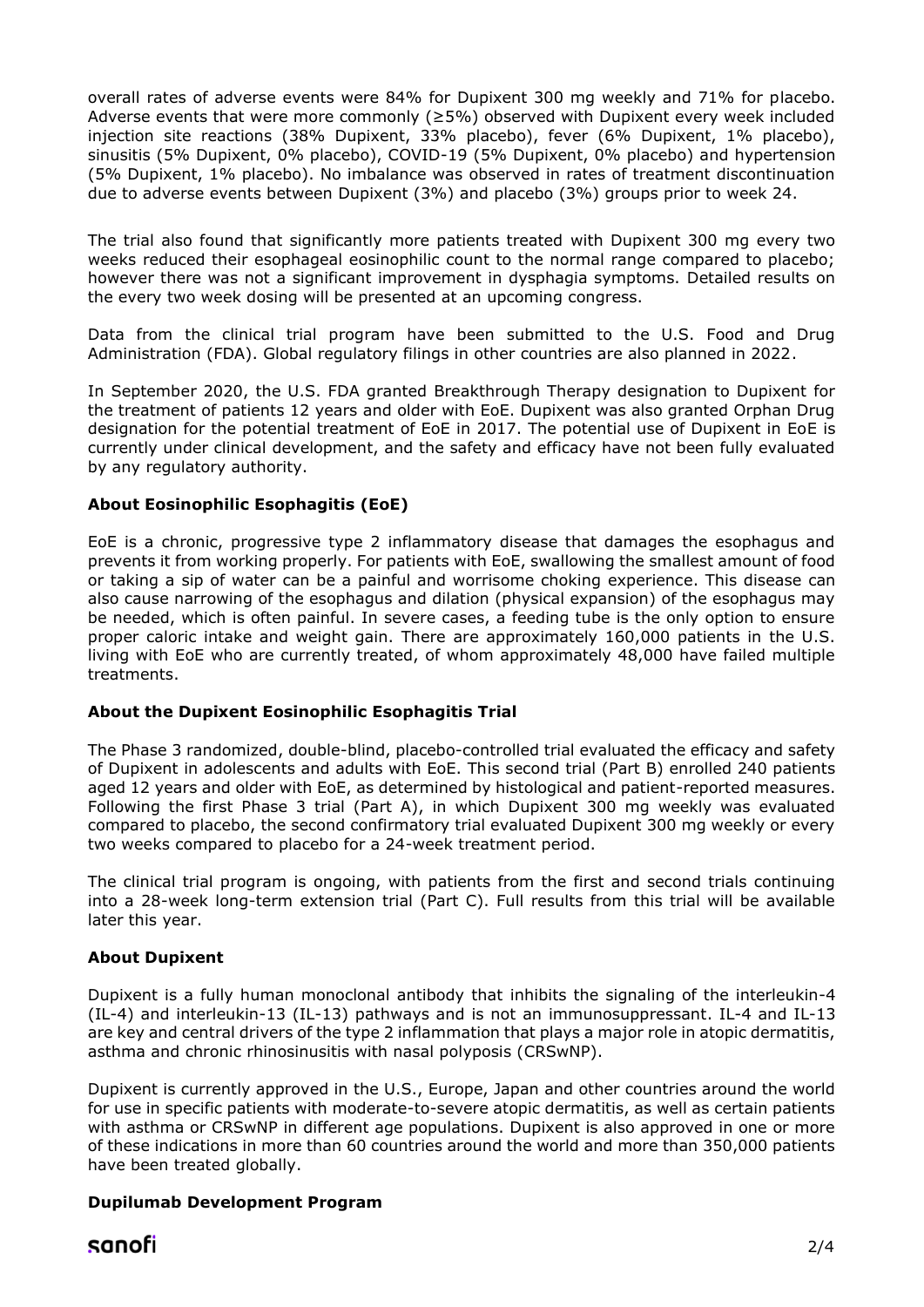Dupilumab is being jointly developed by Sanofi and Regeneron under a global collaboration agreement. To date, dupilumab has been studied across 60 clinical trials involving more than 10,000 patients with various chronic diseases driven in part by type 2 inflammation.

In addition to the currently approved indications, Sanofi and Regeneron are studying dupilumab in a broad range of diseases driven by type 2 inflammation or other allergic processes, including eosinophilic esophagitis (Phase 3), pediatric atopic dermatitis (6 months to 5 years of age, Phase 3), chronic rhinosinusitis without nasal polyposis (Phase 3), chronic obstructive pulmonary disease with evidence of type 2 inflammation (Phase 3), prurigo nodularis (Phase 3), chronic spontaneous urticaria (Phase 3), bullous pemphigoid (Phase 3), chronic inducible urticaria-cold (Phase 3), allergic fungal rhinosinusitis (Phase 3), allergic bronchopulmonary aspergillosis (Phase 3) and peanut allergy (Phase 2). These potential uses of dupilumab are currently under clinical investigation, and the safety and efficacy in these conditions have not been fully evaluated by any regulatory authority.

#### **About Regeneron**

Regeneron (NASDAQ: REGN) is a leading biotechnology company that invents life-transforming medicines for people with serious diseases. Founded and led for over 30 years by physicianscientists, our unique ability to repeatedly and consistently translate science into medicine has led to nine FDA-approved treatments and numerous product candidates in development, almost all of which were homegrown in our laboratories. Our medicines and pipeline are designed to help patients with eye diseases, allergic and inflammatory diseases, cancer, cardiovascular and metabolic diseases, pain, hematologic conditions, infectious diseases and rare diseases.

Regeneron is accelerating and improving the traditional drug development process through our proprietary *VelociSuite®* technologies, such as *VelocImmune®*, which uses unique genetically humanized mice to produce optimized fully human antibodies and bispecific antibodies, and through ambitious research initiatives such as the Regeneron Genetics Center, which is conducting one of the largest genetics sequencing efforts in the world.

For additional information about the company, please visit [www.regeneron.com](http://www.regeneron.com/) or follow @Regeneron on Twitter.

#### *About Sanofi*

We are an innovative global healthcare company, driven by one purpose: we chase the miracles of science to improve people's lives. Our team, across some 100 countries, is dedicated to transforming the practice of medicine by working to turn the impossible into the possible. We provide potentially life-changing treatment options and life-saving vaccine protection to millions of people globally, while putting sustainability and social responsibility at the center of our ambitions.

Sanofi is listed on EURONEXT: SAN and NASDAQ: SNY

*Sanofi Media Relations* **Sally Bain** | + 1 617 834 6026 | [sally.bain@sanofi.com](mailto:sally.bain@sanofi.com)

*Sanofi Investor Relations*

**Eva Schaefer-Jansen** | + 33 7 86 80 56 39 | [eva.schaefer-jansen@sanofi.com](mailto:eva.schaefer-jansen@sanofi.com) **Arnaud Delépine** | + 33 06 73 69 36 93 | [arnaud.delepine@sanofi.com](mailto:arnaud.delepine@sanofi.com) **Corentine Driancourt** | + 33 06 40 56 92 | [corentine.driancourt@sanofi.com](mailto:corentine.driancourt@sanofi.com) **Felix Lauscher** | + 1 908 612 7239 | [felix.lauscher@sanofi.com](mailto:felix.lauscher@sanofi.com) **Priya Nanduri** | [priya.nanduri@sanofi.com](mailto:priya.nanduri@sanofi.com) **Nathalie Pham** | + 33 07 85 93 30 17 | [nathalie.pham@sanofi.com](mailto:nathalie.pham@sanofi.com)

*Regeneron Media Relations* **Ashleigh Dixon** | + 1 914 374 2422 | [ashleigh.dixon@regeneron.com](mailto:ashleigh.dixon@regeneron.com)

*Regeneron Investor Relations* **Vesna Tosic** | + 914 847 5443 | [vesna.tosic@regeneron.com](mailto:vesna.tosic@regeneron.com)